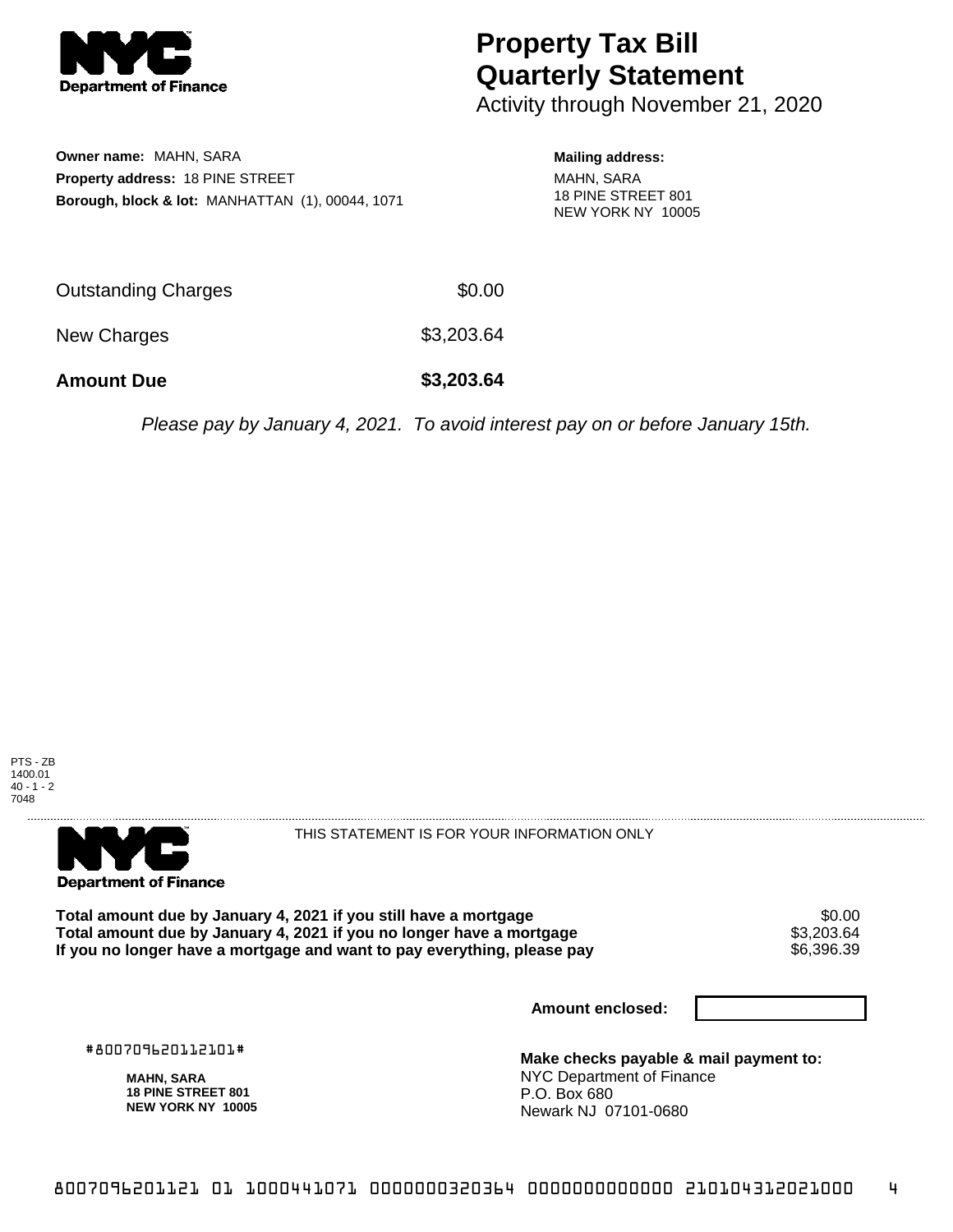

| <b>Billing Summary</b>                                                                         | <b>Activity Date Due Date</b> |                      | Amount                    |
|------------------------------------------------------------------------------------------------|-------------------------------|----------------------|---------------------------|
| Outstanding charges including interest and payments                                            |                               |                      | \$0.00                    |
| <b>Finance-Property Tax</b>                                                                    |                               | 01/01/2021           | \$3,357.16                |
| <b>Adopted Tax Rate</b>                                                                        |                               |                      | $$-153.52$                |
| <b>Total amount due</b>                                                                        |                               |                      | \$3,203.64                |
| <b>Tax Year Charges Remaining</b>                                                              | <b>Activity Date</b>          | <b>Due Date</b>      | Amount                    |
| <b>Finance-Property Tax</b>                                                                    |                               | 04/01/2021           | \$3,357.16                |
| <b>Adopted Tax Rate</b>                                                                        |                               |                      | $$-153.52$                |
| Total tax year charges remaining                                                               |                               |                      | \$3,203.64                |
| If you pay everything you owe by January 4, 2021, you would save:                              |                               |                      | \$10.89                   |
| How We Calculated Your Property Tax For July 1, 2020 Through June 30, 2021                     |                               |                      |                           |
|                                                                                                |                               | Overall              |                           |
| Tax class 2 - Residential More Than 10 Units                                                   |                               | <b>Tax Rate</b>      |                           |
| Original tax rate billed                                                                       |                               | 12.4730%             |                           |
| New Tax rate                                                                                   |                               | 12.2670%             |                           |
| <b>Estimated Market Value \$391,826</b>                                                        |                               |                      |                           |
|                                                                                                |                               |                      | <b>Taxes</b>              |
| <b>Billable Assessed Value</b>                                                                 |                               | \$159,096            |                           |
| 421G                                                                                           |                               | $-10,063.00$         |                           |
| <b>Taxable Value</b>                                                                           |                               | \$149,033 x 12.2670% |                           |
| <b>Tax Before Abatements and STAR</b>                                                          |                               | \$18,281.88          | \$18,281.88               |
| 421G Res Conv Abatement                                                                        |                               |                      | $$-5,160.28$              |
| Annual property tax                                                                            |                               |                      | \$13,121.60               |
| Original property tax billed in June 2020<br>Change In Property Tax Bill Based On New Tax Rate |                               |                      | \$13,428.64<br>$$-307.04$ |

**NEW LAW:** To learn about Local Law 147, which requires residential buildings with three or more units to create a policy on smoking and share it with current and prospective tenants, visit www.nyc.gov/health/tobaccocontrol.

## **Home banking payment instructions:**

- 1. **Log** into your bank or online bill pay website.
- 2. **Add** the new payee: NYC DOF Property Tax. Enter your account number, which is your boro, block and lot, as it appears here: 1-00044-1071 . You may also need to enter the address for the Department of Finance. The address is P.O. Box 680, Newark NJ 07101-0680.
- 3. **Schedule** your online payment using your checking or savings account.

## **Did Your Mailing Address Change?** If so, please visit us at **nyc.gov/changemailingaddress** or call **311.**

When you provide a check as payment, you authorize us either to use information from your check to make a one-time electronic fund

transfer from your account or to process the payment as a check transaction.